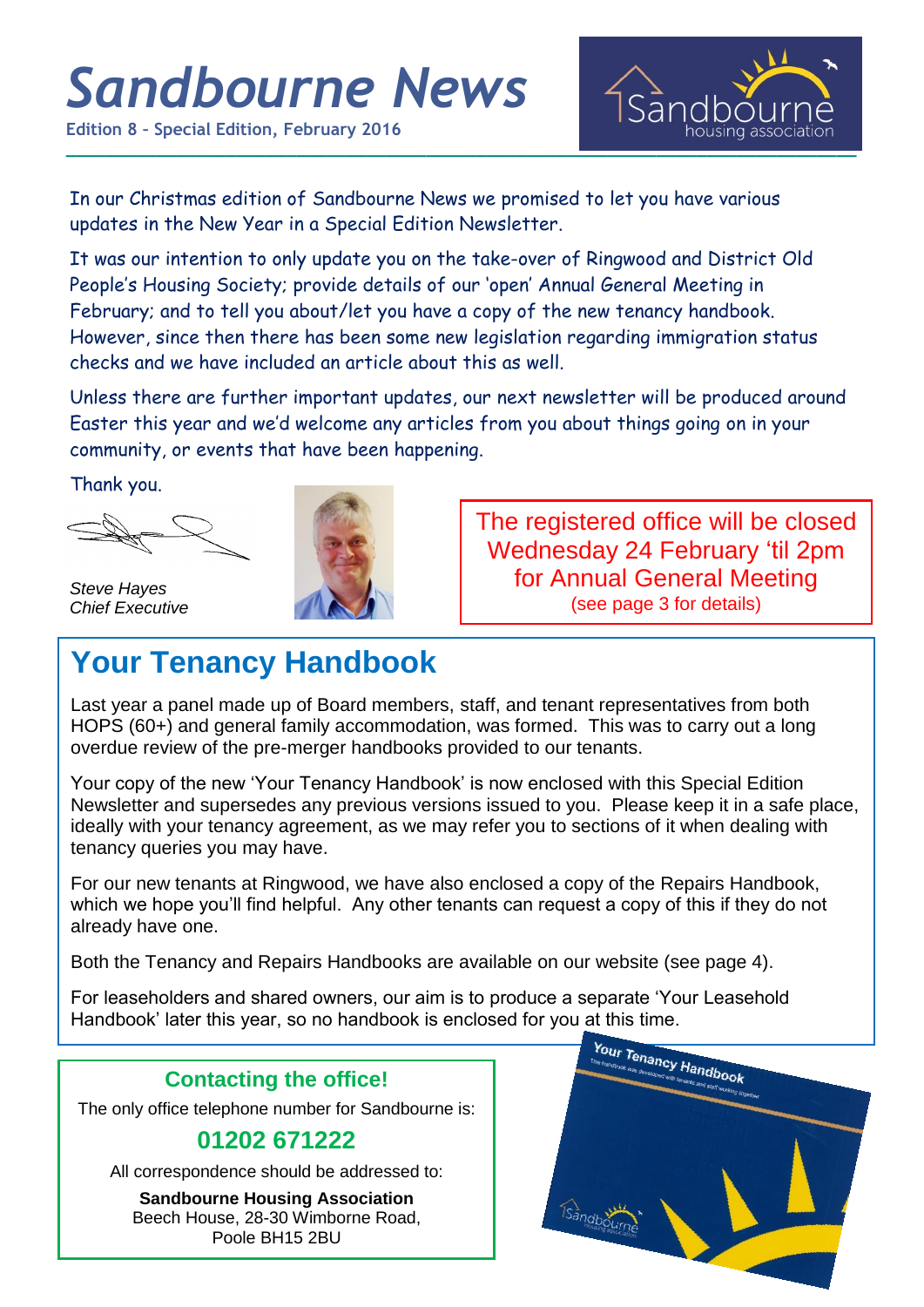# **Ringwood and District Old People's Housing Society (RDOPHS) - Update**

In November 2015 Sandbourne's Chairman, Keith Mallett, and Ringwood's Chair, Frances Bowen, signed the Transfer of Engagements Agreement which enabled everything to be formally progressed with Sandbourne's take-over of Ringwood's 44 properties for the over 60s.



Articles appeared in both the Ringwood and Fordingbridge News and the local Advertiser before

Christmas. These highlighted that this was a win-win situation for both organisations and offered security to RDOPHS's residents as well as opportunities to explore building more flats to rent for people 60+ with a Ringwood connection on the existing Christy Close site.

Sandbourne took over management of RDOPHS's residents on 1 January 2016 and we are pleased to be able to tell you that the final approval from the regulators was received on 1 February 2016 and became effective from 31 January 2016.

This means that Ringwood and District Old People's Housing Society Ltd (RDOPHS) therefore no longer exists and has legally been part of Sandbourne since 31 January 2016.

We would like to welcome our new residents and staff to Sandbourne and remind residents that any queries, concerns, or repairs etc, should now be referred to our registered office by ringing 01202 671222 or emailing [info@sandbourne.org.uk.](mailto:info@sandbourne.org.uk) We know for many of you it will be strange dealing with different people, but we would ask for your patience while we all get used to each other and the new working practices.

## **Something new - checking immigration information**

The Immigration Act 2014 requires that from 1 February 2016 we check the immigration status of our **prospective** tenants at the outset of a **new** tenancy. We will only ask for proof if and when we are in a position to consider someone for a tenancy.

#### **How are Sandbourne required to check the occupiers?**

The process for carrying out initial 'right to rent' checks is as follows:

- 1. Establish the adults (18+) who will live in the property as their only or main home.
- 2. Obtain **original** versions of one or more of the **acceptable** documents for all adult occupiers.
- 3. Check the documents in the presence of the document holder.
- 4. Keep a copy of the original document(s), signed and dated, and keep it for a year after the person leaves their property.

**As a tenant, leaseholder or shared owner, you are now also responsible for checking the immigration status of any lodgers that you take in. If we give you permission to take in a lodger it will be on the assumption that you have complied with this new legal requirement.**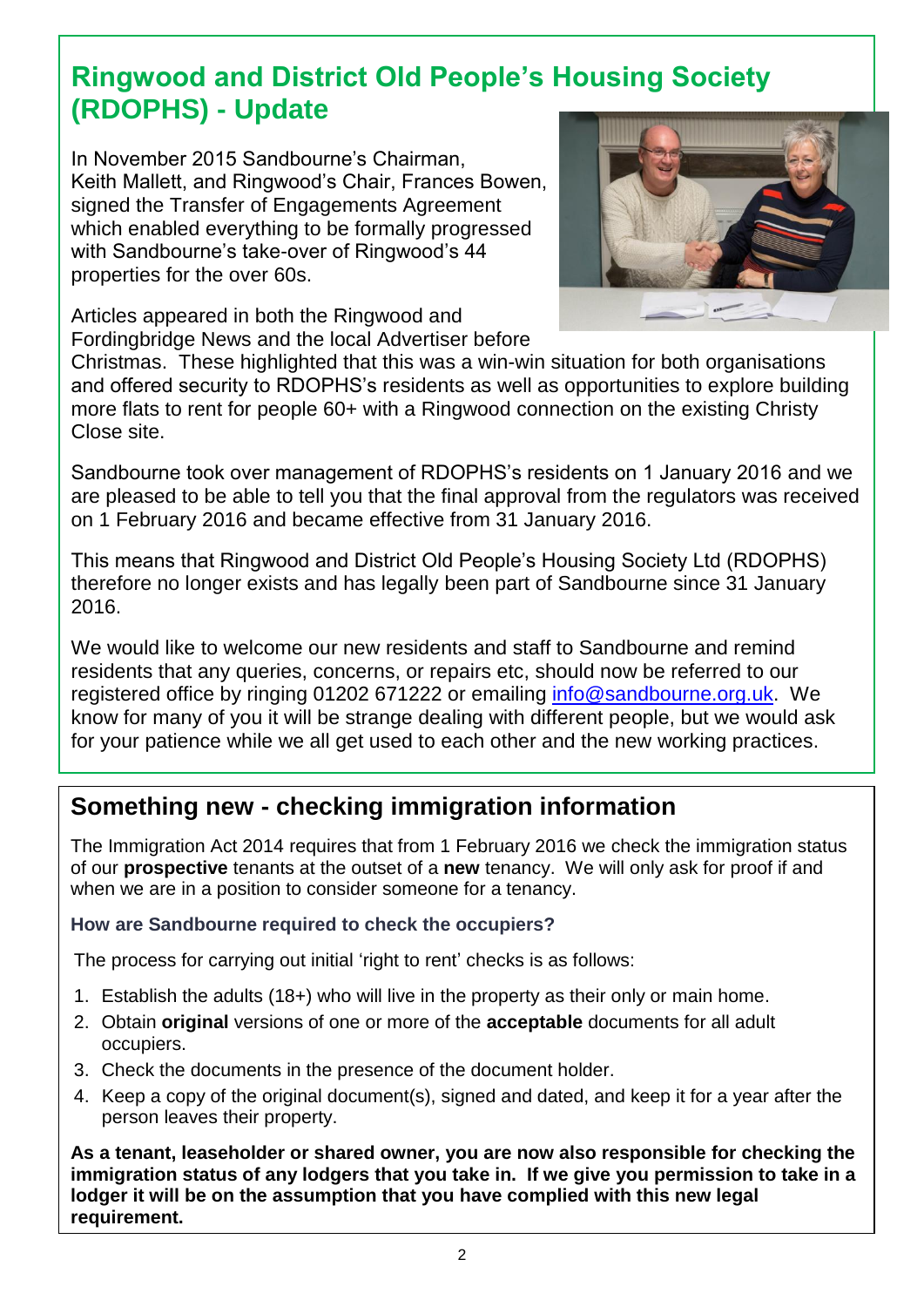

This year our meeting will be open to all of our tenants, leaseholders and shared owners to attend. However, only actual shareholders of the Association will be able to vote, for example to approve the Association's Annual Report.

After the main business of the meeting has been dealt with, there will be an open session where we can update everyone on items such as:

Voluntary Right to Buy; Voluntary Portable Discount; Pay to Stay; Fixed term tenancies; Universal Credit; Rent reductions; Benefit cuts and restrictions; and Sandbourne's business aims and priorities.

You will have an opportunity to ask general questions and give feedback to help inform us and shape the business plan being produced later this year. However, please do not ask specific questions regarding, say, an individual repair as although this will be important for you, it will not be for others and there are other ways to comment on individual issues.

We hope that you will also see this as an opportunity to meet the Board, shareholders and staff of Sandbourne, as well as other residents.

Please complete and return the slip at the bottom on this page, **by Friday 12 February 2016,** if you would like to attend – this is essential to ensure that we have adequate seating and refreshments available at the venue.

If you are a resident shareholder, you will receive your AGM papers as normal, although we would still ask you to complete and return the slip below.

| To:                                                 | Sandbourne Housing Association<br>Beech House, 28-30 Wimborne Road, Poole BH15 2BU                                   |       |
|-----------------------------------------------------|----------------------------------------------------------------------------------------------------------------------|-------|
|                                                     | From: __________________________________(name) Address: ________________________                                     |       |
|                                                     | I would like to attend the AGM on 24 February 2016                                                                   |       |
| I will not be attending the AGM on 24 February 2016 |                                                                                                                      |       |
|                                                     | If attending, number of people attending: ______                                                                     |       |
| Signed:                                             | <u> 2000 - Jan James James Barbara, martxa a shekara 1980 - 1980 - 1980 - 1980 - 1980 - 1980 - 1980 - 1980 - 198</u> | Date: |

If you are unable to attend the AGM but have a question you would like raised, please give details overleaf and return this slip to the registered office by Friday 12 February latest.